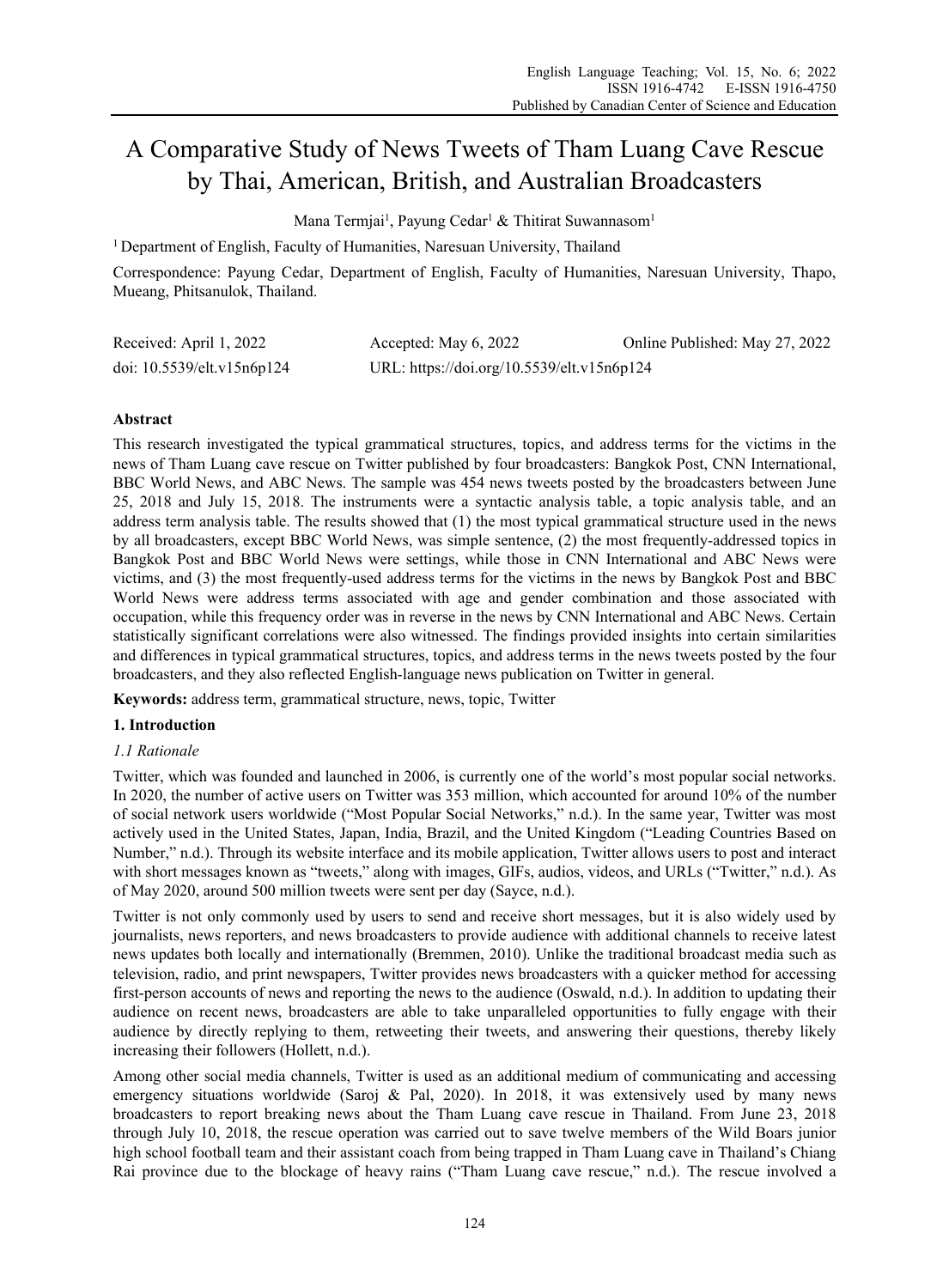number of national rescue workers, police officers, soldiers, and government officials in close collaboration with international experts and rescue teams (Suksamran, 2019). The life-saving operation received global attention and audience as it was reported not only by national but also international top news broadcasters, including Thailand's Bangkok Post, the United States' CNN International, the United Kingdom's BBC World News, and Australia's ABC News.

As the news of Tham Luang cave rescue was widely reported on Twitter by news broadcasters from various countries, it was worth investigating whether the news tweets posted by news broadcasters from Thailand, the United States, the United Kingdom, and Australia, were similar or different in terms of the language use and the content being reported on Twitter. Therefore, this study aimed at investigating (1) the most typical grammatical structures in the news of Tham Luang cave rescue on Twitter published by Bangkok Post, CNN International, BBC World News, and ABC News, (2) the most typical topics in the news on Twitter published by these news broadcasters, and (3) the most typical address terms for the victims in the news on Twitter published by these news broadcasters.

As the news was posted with character limit in tweets, and the news involved a wide range and variety of individuals, a comparative analysis of news tweets of Tham Luang cave rescue may provide insights into certain similarities and differences in typical grammatical structures, topics, and address terms for the victims in the news on Twitter published by Thai, American, British, and Australian news broadcasters as well as reflect English-language news publication on Twitter by news broadcasters in general.

#### *1.2 Theories and Related Literature*

Grammatical structures, topics, and address terms are crucial for news analysis.

#### 1.2.1 Grammatical Structure

Grammatical structure refers to the grammatical arrangement of words, phrases, and clauses in a sentence. According to Oshima and Hogue (2014, pp. 164-178), sentence is classified into four major types: simple sentence, compound sentence, complex sentence, and compound-complex sentence, and they illustrate each type as follows.

A simple sentence is one independent clause (e.g., "English grammar is easy"). A compound sentence is two or more independent clauses combined by a coordinator, a conjunctive adverb, or a semicolon (e.g., "Grammar is easy, so I learned it quickly"). A complex sentence is one independent clause and one or more dependent clauses (e.g., "I learned grammar quickly because it is easy"). A compound-complex sentence has two independent clauses and one or more dependent clauses (e.g., "Because grammar is easy, I learned it quickly, but it took me several years to master writing").

Clause is classified into two major types: independent clause and dependent clause, which is further classified into three sub-types, i.e., noun clause, adjective clause, and adverb clause (Oshima & Hogue, 2014, pp. 172-173). Phrase is classified into noun phrase, verb phrase, adjective phrase, adverb phrase, and prepositional phrase (Aarts & Haegeman, 2006, pp. 124-133).

Previous studies investigated English language use and other dominant features used in tweets. According to Gonzales (n.d.), Twitter's character limit partly influences its users' grammar, including grammatical structures, in their tweets. In her study of 287 tweets from various Twitter user groups, she found linguistic errors in all groups examined, with the "Uneducated Celebrities" group committing the greatest number of errors, while the "Politics" group committing the least number of errors. The most frequent errors were fragmentation and incorrect punctuation, and the least one was the use of incorrect count nouns.

Kaewkamjan et al. (2020) examined English language style of CNN breaking news on Twitter, including diction, syntax, and purposes of the authors. Analyzing 150 pieces of CNN breaking news, they found that the tweets were written in an informal register, such as using informal words entirely and using non-specialized words frequently. The tweets were written most frequently in complex sentence followed by simple sentence. Almost all the sentences were written in the active voice. The authors' purposes were mainly to inform audience of particular facts, such as a new policy, operation, and emergency.

Similarly, Denby (n.d.) studied linguistic features in tweets posted by Twitter users in general. Analyzing 430 tweets with their 140-character limit, he found some common linguistic features. To be specific, the average tweets were 1.54 sentences, 13.79 words, and 65.21 characters in length. The contractions accounted for 62.9% of all potential opportunities for contractions. There were several instances of pro-dropping, whereby the first-person pronoun I and the subsequent auxiliary verb were omitted when they were pragmatically or grammatical referable, such as in "Watching a Billy Mays infomercial" instead of "I am watching a Billy Mays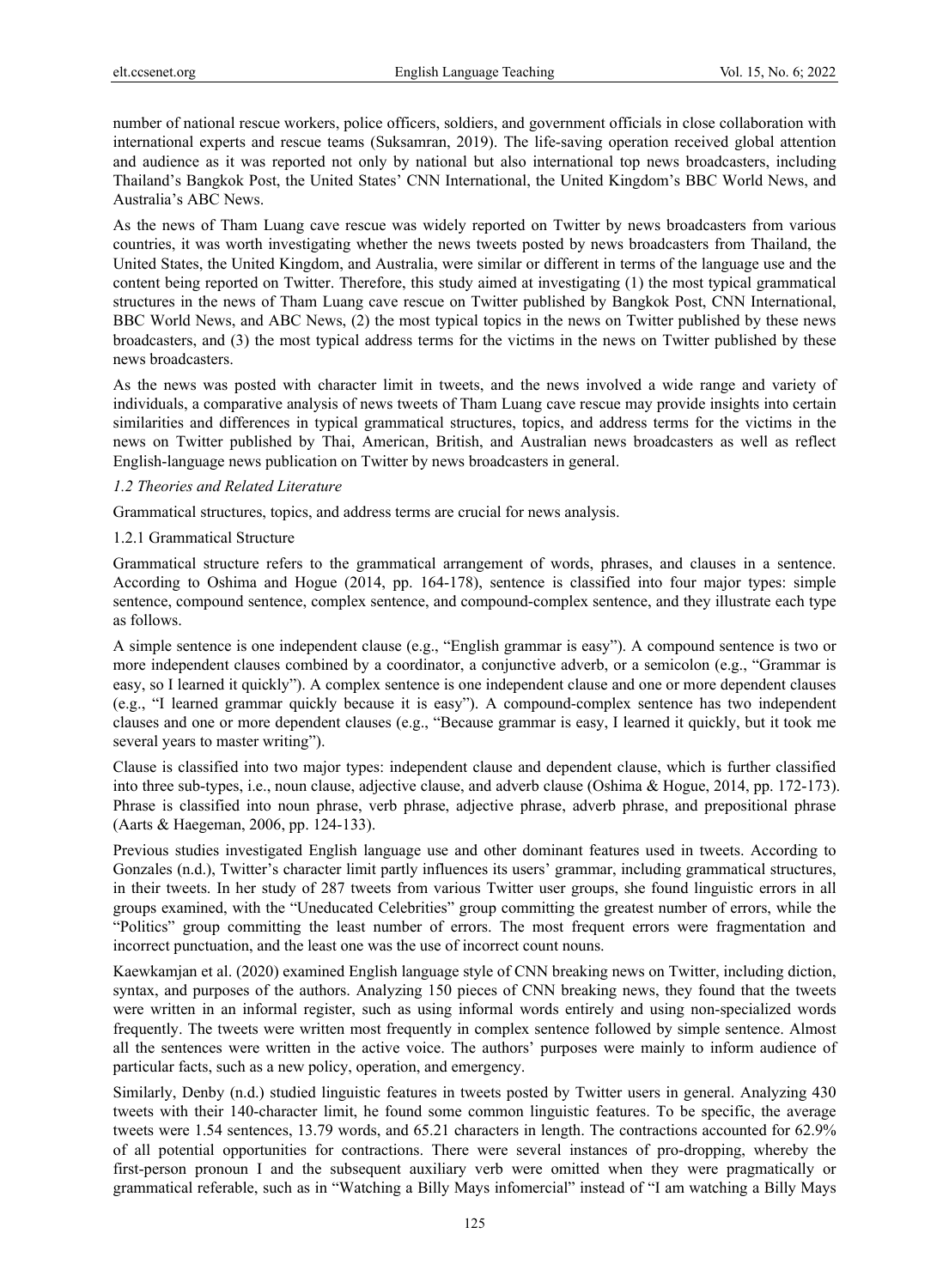infomercial" (Denby, n.d., p. 23). Other prominent features in tweets included providing hyperlinks to other websites and using hashtags to link to specific topics (Denby, n.d., p. 23).

As Twitter typically requires its users to tweet a message that is succinct and to the point, this study analyzed the grammatical structures of news tweets of Tham Luang cave rescue, which in turn, would likely reveal typical grammatical structures of news tweets in general and those used by four different broadcasters in particular.

#### 1.2.2 Topic

Topic refers to "a subject that is discussed, written about, or studied" (Cambridge Dictionary, n.d.). Zhao et al. (2011) classified topic into three major types: event-oriented topics, entity-oriented topics, and long-standing topics. Event-oriented topics include news events such as "Tham Luang mission." Entity-oriented topics include individual persons, things, or places such as "Coach Ekkapol Chantawong," "FIFA," and "Tham Luang cave." Lastly, long-standing topics include long-standing subjects such as "global warming." Comparing the distribution of different topic types in Twitter and a traditional news medium, i.e., New York Times, Zhao et al. (2011) found that Twitter had larger number of tweets and users discussing entity-oriented topics than the traditional news medium. However, event-oriented topics were barely discussed on Twitter.

In the study of Tham Luang cave rescue news in three national English-language newspapers in Thailand, Chanthapan, Davis, Numdokmai, and Sutabutra (2018), using a framing analysis, found five most dominant frames: Search and Rescue, International Support, Moral Support, Survival of the Wild Boars, and Family and Friends. As the news events involved a wide range of people such as national and international rescue teams and experts, the news articles were largely derived from multiple sources of information, including Thai government officials, foreign government officials, rescue workers, family members, and classmates.

In the investigation of Twitter users' attitudes toward Tham Luang cave rescue news, Laosrirattanachai and Panyametheekul (2019) analyzed language used in the comments on this news event from BBC and CNN official accounts on Twitter. The analysis of 16,621-word corpus revealed that the topics that Twitter users mentioned most frequently was "the boys," followed by "rescue" and "cave." The findings indicated that Twitter users were concerned about the boys, i.e., the victims, and pray for them in that unfortunate incident. Also, Twitter users were frequently concerned about the process of rescuing the boys and discussed the cave in various issues, such as general information about the cave and experience of entering the cave. During crisis events, people in general are interested to know the location of the event, and they could find the location information of the event on social media channels, such as Twitter (Saroj & Pal, 2020).

As the news of Tham Luang cave rescue frequently reported the laborious rescue attempt to save the victims from being trapped in the cave, this study investigated entity-oriented topics in the news, namely victims, rescuers, supports, and settings, which would reveal the extent to which the same topics were discussed by different news broadcasters. The topics will be further detailed in the Method section.

#### 1.2.3 Address Term

Address terms, also known as terms of address or forms of address, refer to any word, phrase, name, or title used to address another person in speech or in writing. According to Johnstone (2008, p. 140), address terms can indicate social identities and discourse roles between interlocutors. In reciprocal situations, first name or a title and last name combination can be used to address another person. In non-reciprocal situations, on the other hand, a wider variety of address terms can be used: first name, nickname, short form of first name, title and last name combination, title only, last name only, or even no address terms. Also, social identities are often associated with race, gender, ethnicity, and nationality (Johnstone, 2008, p. 151).

In addition to indicating social identities and discourse roles, address terms can also indicate the formality of occasions. Formal address terms, such as Doctor, The Honorable, and His Excellence, are often used to recognize another person's academic or professional accomplishments, while informal address terms, such as honey, dear, you, are often used to show affection (Nordquist, 2019). Address terms may also be friendly (e.g., dude, sweetheart), unfriendly (e.g., You idiot!), neutral (e.g., Jerry), or comradely (e.g., My friends) (Nordquist, 2019).

In an analysis of media content, Armstrong and Gao (2010) suggest considering who the content is addressed to. The present research examined the news broadcasters who reported the news incident of Tham Luang cave rescue to Twitter users or audience in general. Consequently, the analysis of address terms in the news focused solely on the address terms for the victims, i.e., the twelve members of the Wild Boars football team and their assistant coach who were trapped in the cave. The analysis would disclose how the victims of the same incident were addressed by different broadcasters from different countries.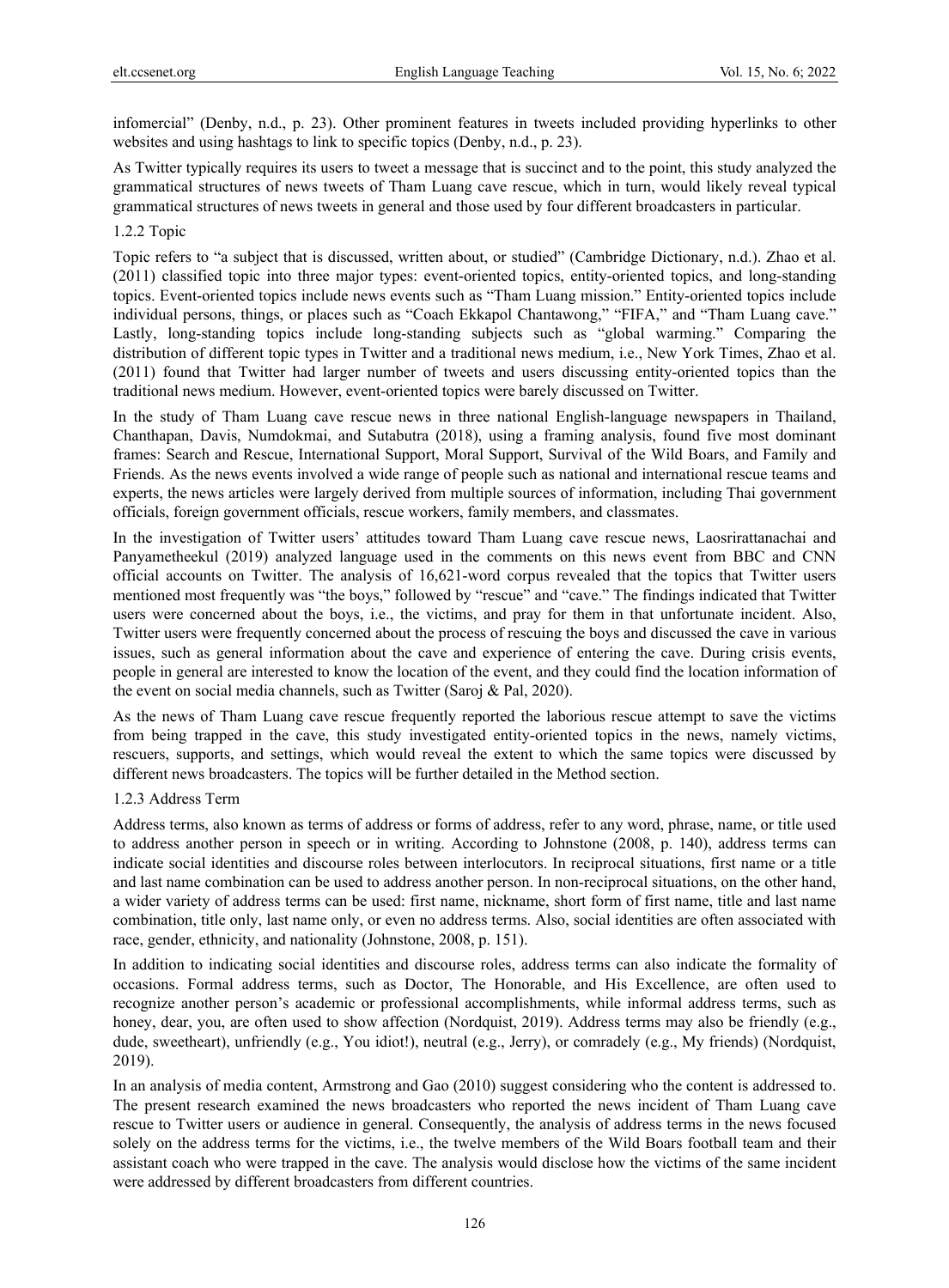# *1.3 Research Objectives*

This study aimed to investigate typical grammatical structures in the news of Tham Luang cave rescue on Twitter published by Bangkok Post, CNN International, BBC World News, and ABC News, typical topics in the news of Tham Luang cave rescue on Twitter published by these four broadcasters, and typical address terms for the victims in the news of Tham Luang cave rescue on Twitter published by the four broadcasters. Statistically significant correlations between the uses of grammatical structures, topics, and address terms for the victims by these broadcasters were also explored.

# **2. Method**

# *2.1 Sample*

The sample was 454 pieces of news of Tham Luang cave rescue on Twitter published by Bangkok Post (202 pieces), CNN International (84 pieces), BBC World News (80 pieces), and ABC News (88 pieces), from June 25, 2018 to July 15, 2018. The sample was purposively obtained during this period because the news of the cave rescue was widely publicized throughout the media investigated due to the fact that the rescue was carried out around this period, namely between June 23, 2018 and July 10, 2018 ("Tham Luang cave rescue," n.d.).

## *2.2 Instrument*

In order to achieve the research objectives, three instruments were devised to collect and analyze the data. The first was a syntactic analysis table, which primarily recorded the news tweets of Tham Luang cave rescue posted by the four broadcasters, plus the URL of the tweets, for the analysis of grammatical structures used in the news. The second instrument was a topic analysis table specifically designed to analyze the major topics, i.e., victims, rescuers, supports, and settings, which recurred in the news published by all the broadcasters. The last research instrument was an address term table, which was employed to record all the address terms for the victims in the news published by all the broadcasters, for the analysis of address terms for the victims in the news.

## *2.3 Data Collection*

The data were collected from the news tweets posted daily by all the broadcasters, namely Bangkok Post (@BangkokPostNews), CNN International (@cnni), BBC News (World) (@BBCWorld), and ABC News (@abcnews), over a three-week period between June 25, 2018 and July 15, 2018. The data, plus their URL, were recorded verbatim in the syntactic analysis table for further analysis.

# *2.4 Data Analysis*

In order to analyze the data and achieve the research objectives, the data analysis was carried out as follows. For a syntactic analysis, Oshima and Hogue's (2014) framework was employed to identify the grammatical structure of each piece of news and then classify the grammatical structure according to type, e.g., simple sentence, noun clause, and noun phrase. For a content analysis, Zhao et al.'s (2011) framework was applied to identify the entity-oriented topics occurring in the news tweets and further divide them into four major groups, i.e., victims, rescuers, supports, and settings. The rest were classified into the "other" group.

The victims in this study included the twelve members of the Wild Boars football team and their assistant coach who were trapped in Tham Luang cave. The rescuers included rescue individuals and teams such as rescue divers, police officers, and soldiers. The supports included supporters who were not directly involved in the actual rescue but supported the rescuers in their operation, such as prime minister and laundry workers. Settings included places in which the rescue was carried out such as Tham Luang cave, Mae Sai district, and Chiang Rai province. Lastly, "other" group refers to people or places other than the above-mentioned such as the victims' families, monks, and filmmakers.

Additionally, for an analysis of address terms for the victims in the news, adopting Johnstone's (2008) framework, was carried out to identify all the address terms for the victims and classify them according to type, e.g., address terms associated with age, gender, occupation, first name plus last name, and title plus nickname.

Furthermore, descriptive statistics, i.e., frequency and percentage, and Spearman Rho Correlation were utilized to describe and present the research results in tables.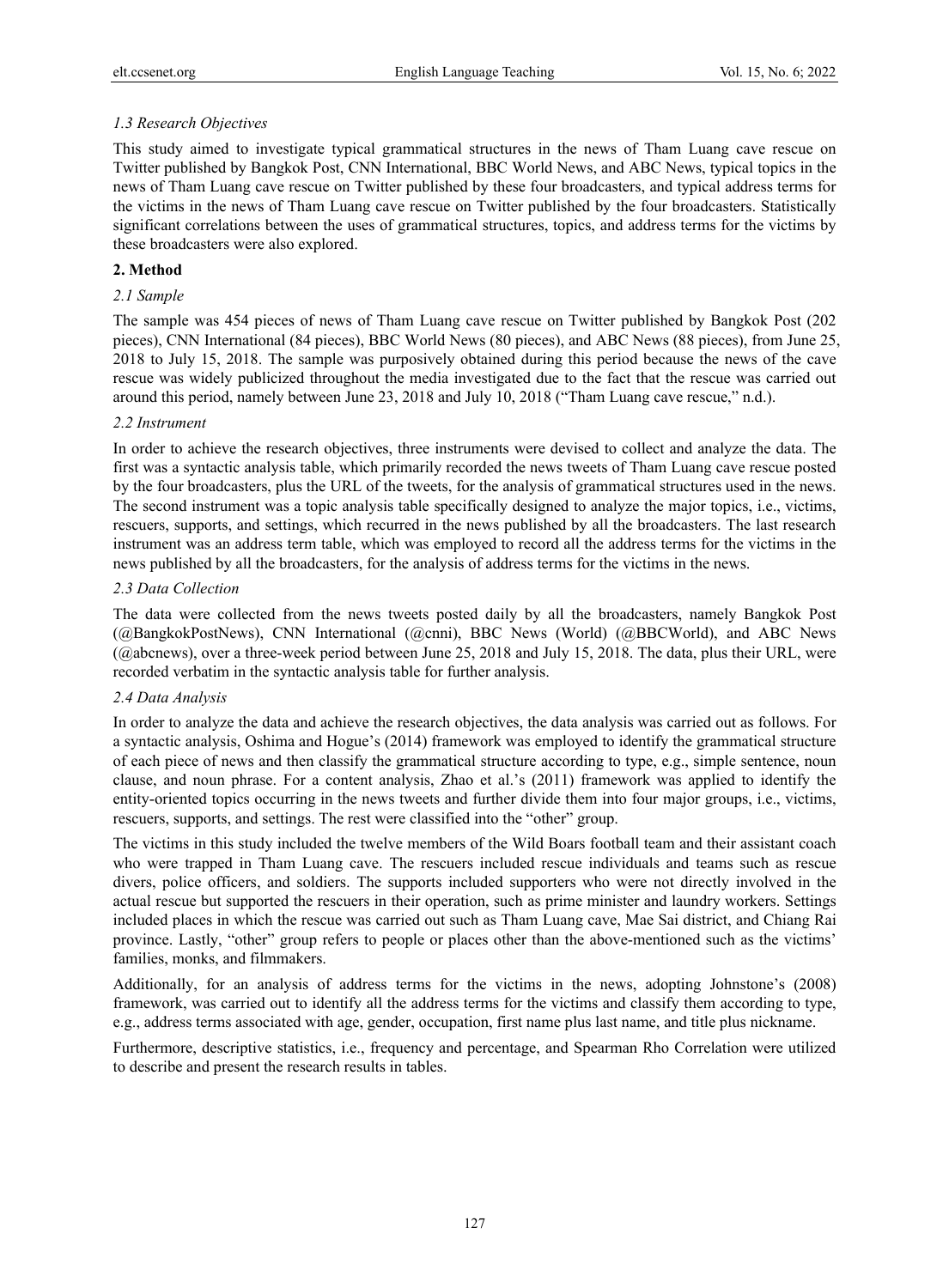# **3. Results**

Three types of results are presented below: grammatical structures, topics, and address terms.

*3.1 Grammatical Structures in the News on Twitter* 

The analysis of grammatical structures in the news of Tham Luang cave rescue on Twitter published by Bangkok Post, CNN International, BBC World News, and ABC News revealed ten grammatical structures as shown in Table 1.

Overall, the typical grammatical structures used in the news tweets posted by all the broadcasters were simple sentence (42.39%), noun phrase (32.81%), complex sentence (16.95%), and others (7.85%).

To be more specific, simple sentence was the most frequently used grammatical structure in the news published by all the broadcasters except BBC World News. In other words, BBC World News most frequently used noun phrase (45.52%), followed by simple sentence (38.81%).

CNN International and ABC News, on the other hand, had similar frequency order in using grammatical structure. In other words, the most frequent grammatical structure in CNN International and ABC News were simple sentence, complex sentence, and noun phrase.

Table 1. Frequency and Percentage of Grammatical Structures Found in the News on Twitter of Four Broadcasters

| <b>Grammatical Structures</b> | <b>Bangkok Post</b> |                | <b>CNN</b> |               | <b>BBC</b>     |               | ABC      |               |
|-------------------------------|---------------------|----------------|------------|---------------|----------------|---------------|----------|---------------|
|                               | No.                 | $\frac{0}{0}$  | No.        | $\frac{0}{0}$ | No.            | $\frac{0}{0}$ | No.      | $\frac{0}{0}$ |
| Simple S.                     | 106                 | 43.44          | 57         | 44.19         | 52             | 38.81         | 55       | 42.31         |
| Compound S.                   | 5                   | 2.05           | 7          | 5.43          | $\overline{2}$ | 1.49          | 6        | 4.62          |
| Complex S.                    | 24                  | 9.84           | 38         | 29.46         | 15             | 11.19         | 31       | 23.85         |
| Compound-Complex S.           | 1                   | 0.41           | 1          | 0.78          | 1              | 0.75          | 2        | 1.54          |
| Noun Clause                   | $\theta$            | $\theta$       | 1          | 0.78          | $\theta$       | $\theta$      | $\theta$ | $\theta$      |
| Noun Phrase                   | 104                 | 42.62          | 14         | 10.85         | 61             | 45.52         | 30       | 23.08         |
| Verb Phrase                   | $\theta$            | $\theta$       | $\theta$   | $\theta$      | $\overline{2}$ | 1.49          | $\theta$ | $\theta$      |
| Adjective Phrase              | 3                   | 1.23           | 8          | 6.20          | $\theta$       | $\theta$      | 5        | 3.85          |
| <b>Adverb Phrase</b>          | 1                   | 0.41           | 2          | 1.55          | $\theta$       | $\theta$      | $\theta$ | $\theta$      |
| Prepositional Phrase          | $\theta$            | $\overline{0}$ | 1          | 0.78          | 1              | 0.75          | 1        | 0.77          |
| Total                         | 244                 | 100            | 129        | 100           | 134            | 100           | 130      | 100           |

According to the results in Table 1 above, simple sentences appear to be the most preferred to be used in Twitter news, as seen in the first rank of Bangkok Post, CNN, and ABC and in the second rank of BBC. In addition, noun phrases tend to be used in the second rank, as in Bangkok Post except between BBC and CNN, in the third rank of ABC, and even the first rank of BBC. Other grammatical structures are rarely used, particularly noun clauses and verb phrases.

The following are examples of simple sentence, complex sentence, and noun phrase used in the news tweets investigated.

Simple Sentence:

Thai boys 'could be in cave for months' (BBC News (World), 2018, July 2).

Noun Phrase:

Tham Luang this morning after #ThaiCaveRescue (Bangkok Post, 2018, July 10).

Complex Sentence:

A group of ambulances have left the Tham Luang cave complex after rescue teams freed the first of the trapped boys. (ABC News, 2018, July 8).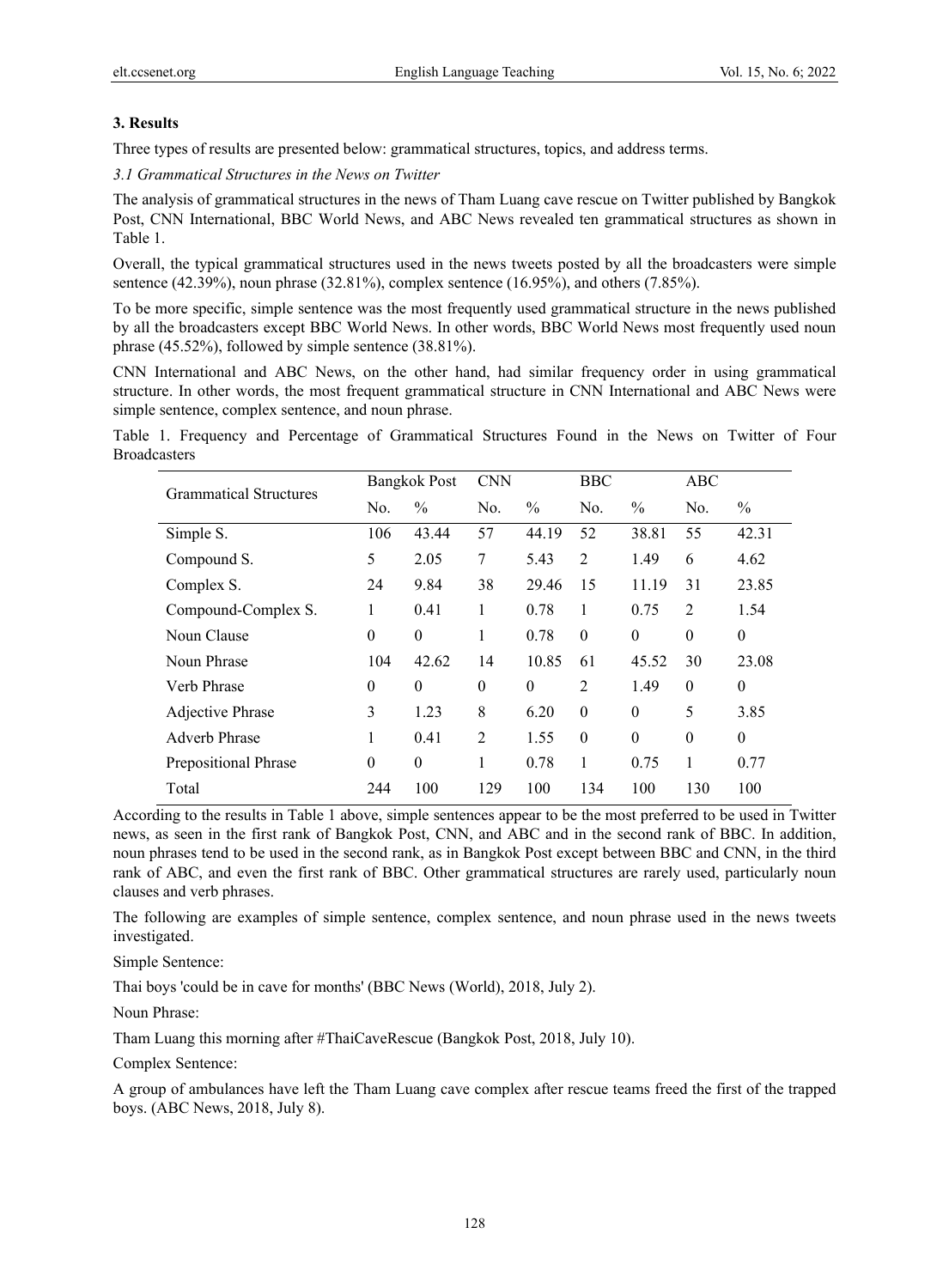|            |                                      | <b>Bangkok Post</b> | <b>CNN</b> | <b>BBC</b>           | <b>ABC</b> |
|------------|--------------------------------------|---------------------|------------|----------------------|------------|
|            | Bangkok Post Correlation Coefficient | 1.000               | $.941**$   | $.680*$              | $.922**$   |
|            | Sig. (2-tailed)                      | $\bullet$           | .000       | .030                 | .000       |
|            | N                                    | 10                  | 10         | 10                   | 10         |
| <b>CNN</b> | Correlation Coefficient              | $.941**$            | 1.000      | .525                 | $.888**$   |
|            | $Sig. (2-tailed)$                    | .000                |            | .119                 | .001       |
|            | N                                    | 10                  | 10         | 10                   | 10         |
| <b>BBC</b> | Correlation Coefficient              | $.680*$             | .525       | 1.000                | $.731*$    |
|            | $Sig. (2-tailed)$                    | .030                | .119       | $\ddot{\phantom{0}}$ | .016       |
|            | N                                    | 10                  | 10         | 10                   | 10         |
| ABC        | Correlation Coefficient              | $.922**$            | $.888**$   | $.731*$              | 1.000      |
|            | Sig. (2-tailed)                      | .000                | .001       | .016                 | $\bullet$  |
|            | N                                    | 10                  | 10         | 10                   | 10         |

Table 2. The Spearman Rho Correlation Statistics of Grammatical Structures Found in the News on Twitter of Four Broadcasters

\*. Correlation is significant at the 0.05 level (2-tailed).

\*\*. Correlation is significant at the 0.01 level (2-tailed).

The statistical results in Table 2 show that there is a significant correlation between grammatical structures of the Twitter news published by the four broadcasters, except between BBC and CNN.

#### *3.2 Topics in the News on Twitter*

The analysis of topics in the news of Tham Luang cave rescue on Twitter published by the four broadcasters revealed that the major topics: victims, rescuers, supports, and settings, were reported to a varying extent as shown in Table 3.

|                 | <b>Bangkok Post</b> |               |     | <b>CNN</b>    |                | BBC           |     |               |
|-----------------|---------------------|---------------|-----|---------------|----------------|---------------|-----|---------------|
| Topics          | No.                 | $\frac{0}{0}$ | No. | $\frac{0}{0}$ | No.            | $\frac{0}{0}$ | No. | $\frac{0}{0}$ |
| Victims         | 132                 | 28.95         | 125 | 46.99         | 72             | 38.92         | 85  | 41.26         |
| Rescuers        | 106                 | 23.25         | 36  | 13.53         | 27             | 14.59         | 46  | 22.33         |
| <b>Supports</b> | 35                  | 7.68          | 9   | 3.38          | $\overline{4}$ | 2.16          | 7   | 3.40          |
| Settings        | 157                 | 34.43         | 85  | 31.95         | 75             | 40.54         | 53  | 25.73         |
| Others          | 26                  | 5.70          | 11  | 4.14          | 7              | 3.78          | 15  | 7.28          |
| Total           | 456                 | 100           | 266 | 100           | 185            | 100           | 206 | 100           |

Table 3. Frequency and Percentage of Topics in the News on Twitter

The content analysis shows that the most frequently-addressed topics in Bangkok Post and in BBC World News were settings, e.g., Tham Luang cave, Mae Sai, Chiang Rai, and Thailand, all of which accounted for 34.43% and 40.54% respectively. On the other hand, the most frequently-addressed topics in CNN International and in ABC News were victims, i.e., twelve members of the Wild Boars football team and their assistant coach, all of which made up 46.99% and 41.26% respectively.

Generally, Bangkok Post and BBC World News had similar order of recurring topics from most to least frequent as follows: settings, victims, rescuers, and supports. On the other hand, CNN International and ABC News had similar order of recurring topics from most to least frequent as follows: victims, settings, rescuers, and supports.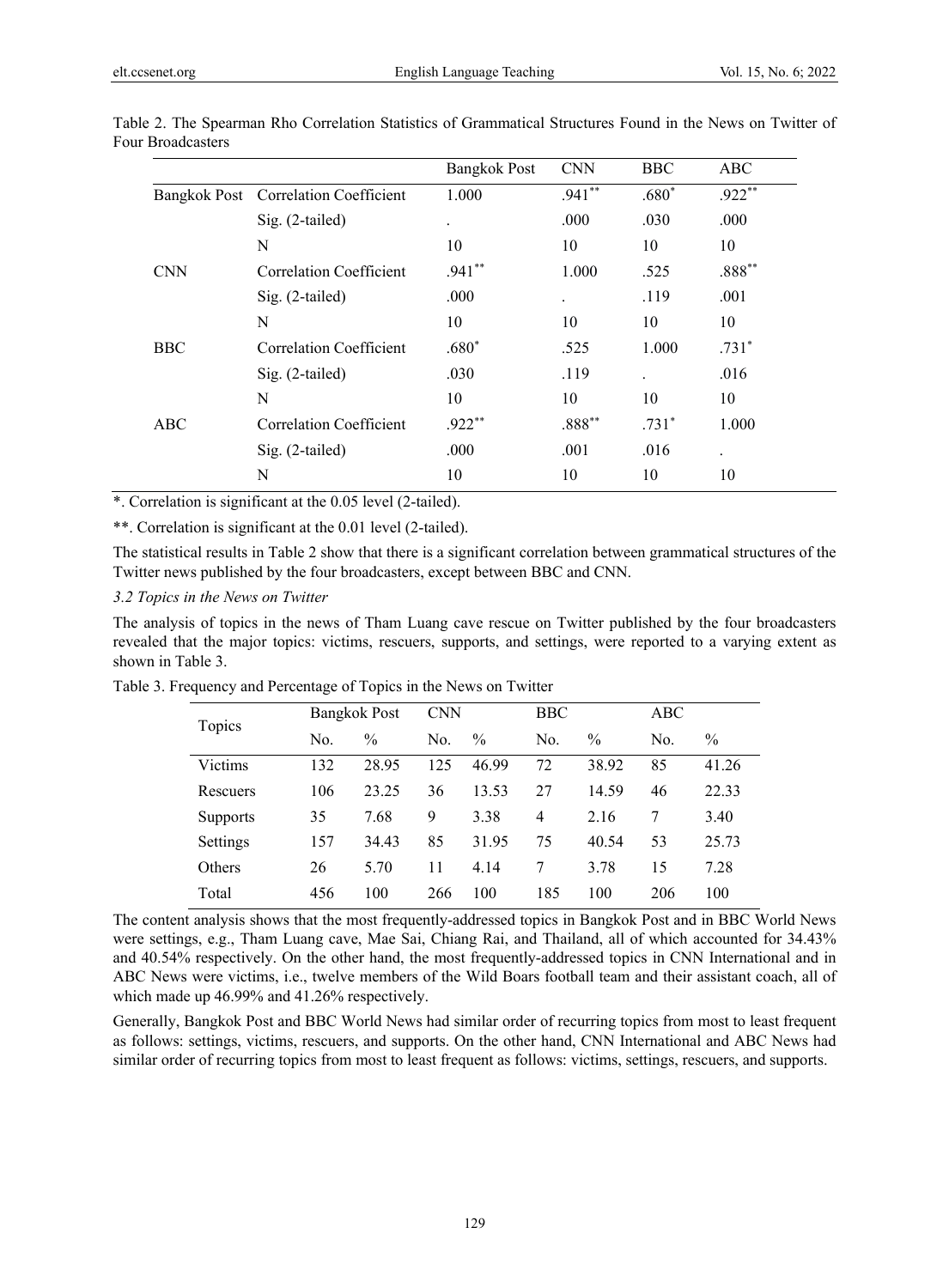|                     |                                | <b>Bangkok Post</b> | <b>CNN</b> | <b>BBC</b> | ABC                  |
|---------------------|--------------------------------|---------------------|------------|------------|----------------------|
| <b>Bangkok Post</b> | <b>Correlation Coefficient</b> | 1.000               | .800       | $.900*$    | .800                 |
|                     | Sig. (2-tailed)                | $\bullet$           | .104       | .037       | .104                 |
|                     | N                              | 5                   | 5          | 5          | 5                    |
| <b>CNN</b>          | Correlation Coefficient        | .800                | 1.000      | $.900*$    | $1.000**$            |
|                     | Sig. (2-tailed)                | .104                |            | .037       | $\ddot{\phantom{0}}$ |
|                     | N                              | 5                   | 5          | 5          | 5                    |
| <b>BBC</b>          | Correlation Coefficient        | $.900*$             | $.900*$    | 1.000      | $.900*$              |
|                     | Sig. (2-tailed)                | .037                | .037       |            | .037                 |
|                     | N                              | 5                   | 5          | 5          | 5                    |
| ABC                 | Correlation Coefficient        | .800                | $1.000**$  | $.900*$    | 1.000                |
|                     | Sig. (2-tailed)                | .104                |            | .037       |                      |
|                     | N                              | 5                   | 5          | 5          | 5                    |

Table 4. The Spearman Rho Correlation Statistics of Topics in the News on Twitter

\*. Correlation is significant at the 0.05 level (2-tailed).

\*\*. Correlation is significant at the 0.01 level (2-tailed).

The results in Table 4 show a significant relationship between topic types used by Bangkok Post and BBC, CNN and BBC, and CNN and ABC. That is, the three broadcasters of the English-speaking countries are correlated while the Thai broadcaster is related to merely BBC, the British broadcaster.

*3.3 Address Terms for the Victims in the News on Twitter* 

The analysis of address terms for the victims in the news of Tham Luang cave rescue on Twitter published by the four broadcasters investigated revealed ten address terms associated with various factors as shown in Table 5.

The detailed analysis showed that Bangkok Post and BBC World News were similar in that they most frequently used address terms associated with age and gender combination (i.e., 41.67% and 65.28% respectively) and address terms associated with occupation (i.e., 29.55% and 26.39% respectively).

This frequency order was in reverse in the news published by CNN International and ABC News. In other words, they most frequently used address terms associated with occupation (i.e., 49.60% and 49.41% respectively) and address terms associated with age and gender combination (i.e., 48% and 38.82% respectively).

Table 5. Frequency and Percentage of Address Terms for the Victims in the News on Twitter

|                           | <b>Bangkok Post</b> |               | <b>CNN</b> |               | <b>BBC</b> |               | ABC            |               |
|---------------------------|---------------------|---------------|------------|---------------|------------|---------------|----------------|---------------|
| Address Terms             | No.                 | $\frac{0}{0}$ | No.        | $\frac{0}{0}$ | No.        | $\frac{0}{0}$ | No.            | $\frac{0}{0}$ |
| Age                       | 6                   | 4.55          |            | 0.80          | 2          | 2.78          | $\overline{2}$ | 2.35          |
| Age & Gender              | 55                  | 41.67         | 60         | 48.00         | 47         | 65.28         | 33             | 38.82         |
| Age, Gender, & Occupation | $\theta$            | $\theta$      | 1          | 0.80          | $\theta$   | $\theta$      | 5              | 5.88          |
| Occupation                | 39                  | 29.55         | 62         | 49.60         | 19         | 26.39         | 42             | 49.41         |
| Nationality               | $\theta$            | $\theta$      | $\theta$   | $\theta$      | 1          | 1.39          | $\theta$       | $\theta$      |
| Numeral or Ordinal Number | 17                  | 12.88         | $\theta$   | $\theta$      | 3          | 4.17          | 1              | 1.18          |
| First Name & Last Name    | $\overline{2}$      | 1.52          | $\theta$   | $\theta$      | $\theta$   | $\theta$      | $\Omega$       | $\Omega$      |
| Title & Nickname          | 3                   | 2.27          | $\theta$   | $\Omega$      | $\theta$   | $\Omega$      | $\theta$       | $\Omega$      |
| Accusative                | I.                  | 0.76          | $\theta$   | $\theta$      | $\theta$   | $\theta$      | $\theta$       | $\theta$      |
| Neutral                   | 9                   | 6.82          | 1          | 0.80          | $\theta$   | $\theta$      | $\overline{2}$ | 2.35          |
| Total                     | 132                 | 100           | 125        | 100           | 72         | 100           | 85             | 100           |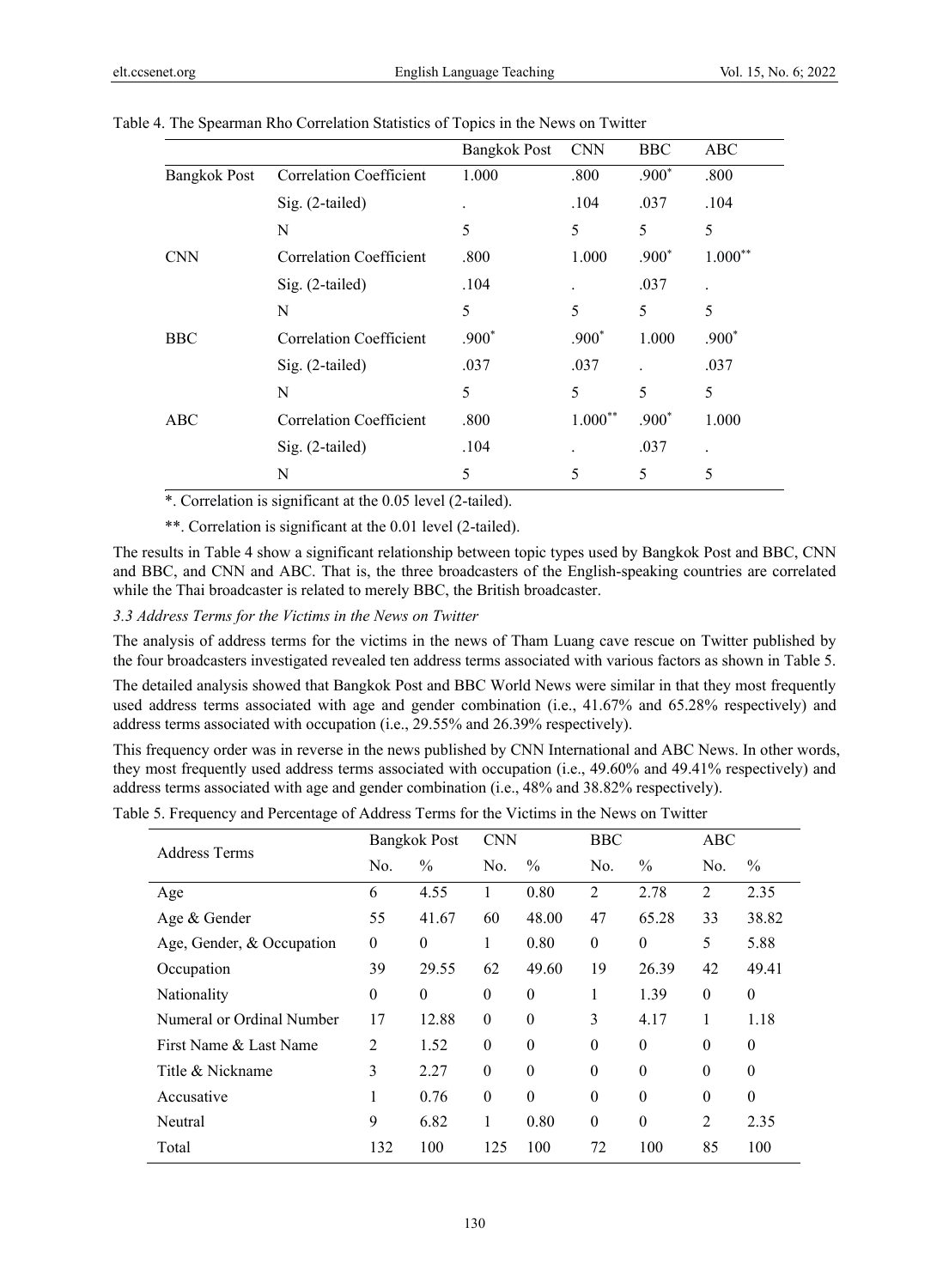The following are examples of five most typical address terms for the victims in the news tweets from most to least frequent.

Address terms associated with age and gender: boy(s), e.g., Boys rescued from cave mourn diver who died (Bangkok Post, 2018, July 15).

Address terms associated with occupation: coach, football coach, footballers, soccer players, students, Wild Boars, Wild Boars football team, football team, soccer team, members of a youth soccer team, and members of the football club, e.g., A search is underway to rescue 12 teenage soccer players and their coach who are thought to be trapped in a cave in northern Thailand (CNN International, 2018, June 25).

Address terms associated with numeral or ordinal number: 2, 3, 13, five, tenth, and eleventh, e.g., Cave rescue: All 13 out after 17-day ordeal in Thailand (BBC News (World), 2018, July 10).

Address terms associated with neutral feature: person(s), people, lives, and group, e.g., #BREAKING: A tenth person has been brought out of a flooded cave complex in northern Thailand (ABC News, 2018, July 10).

Address terms associated with age: children, kids, and teenagers, e.g., Rescue of trapped children begins (Bangkok Post, 2018, July 8).

|                     |                                | <b>Bangkok Post</b>  | <b>CNN</b> | <b>BBC</b> | <b>ABC</b> |
|---------------------|--------------------------------|----------------------|------------|------------|------------|
| <b>Bangkok Post</b> | <b>Correlation Coefficient</b> | 1.000                | .572       | $.713*$    | .601       |
|                     | $Sig. (2-tailed)$              | $\ddot{\phantom{a}}$ | .084       | .021       | .066       |
|                     | N                              | 10                   | 10         | 10         | 10         |
| <b>CNN</b>          | Correlation Coefficient        | .572                 | 1.000      | .525       | $.957**$   |
|                     | Sig. (2-tailed)                | .084                 | $\bullet$  | .120       | .000       |
|                     | N                              | 10                   | 10         | 10         | 10         |
| <b>BBC</b>          | Correlation Coefficient        | $.713*$              | .525       | 1.000      | .589       |
|                     | Sig. (2-tailed)                | .021                 | .120       |            | .073       |
|                     | N                              | 10                   | 10         | 10         | 10         |
| ABC                 | <b>Correlation Coefficient</b> | .601                 | $.957**$   | .589       | 1.000      |
|                     | Sig. (2-tailed)                | .066                 | .000       | .073       | $\bullet$  |
|                     | N                              | 10                   | 10         | 10         | 10         |

Table 6. Spearman Rho Correlation Results of Address Terms for the Victims in the News on Twitter

\*. Correlation is significant at the 0.05 level (2-tailed).

\*\*. Correlation is significant at the 0.01 level (2-tailed).

The statistical results in Table 6 show a significant relationship between the use of address terms by Bangkok Post and BBC as well as CNN and ABC.

# **4. Discussion**

The present research aimed at investigating the typical grammatical structures, topics, and address terms for the victims in the news of Tham Luang cave rescue on Twitter published by Thailand's Bangkok Post, the United States' CNN International, the United Kingdom's BBC World News, and Australia's ABC News. Findings are discussed below.

#### *4.1 Grammatical Structures in the News on Twitter*

The syntactic analysis of 454 news tweets posted by all the news broadcasters showed that the most typical grammatical structures were simple sentence (42.39%), noun phrase (32.81%), and complex sentence (16.95%). To be more specific, simple sentence was the most frequently used grammatical structure by all the broadcasters except BBC World News, which used noun phrase most frequently. Additionally, the most frequent grammatical structures in the news tweets by CNN International and ABC News were in similar frequency order, i.e., simple sentence, complex sentence, and noun phrase. The statistical results also showed significant relations between the grammatical uses of the four broadcasters.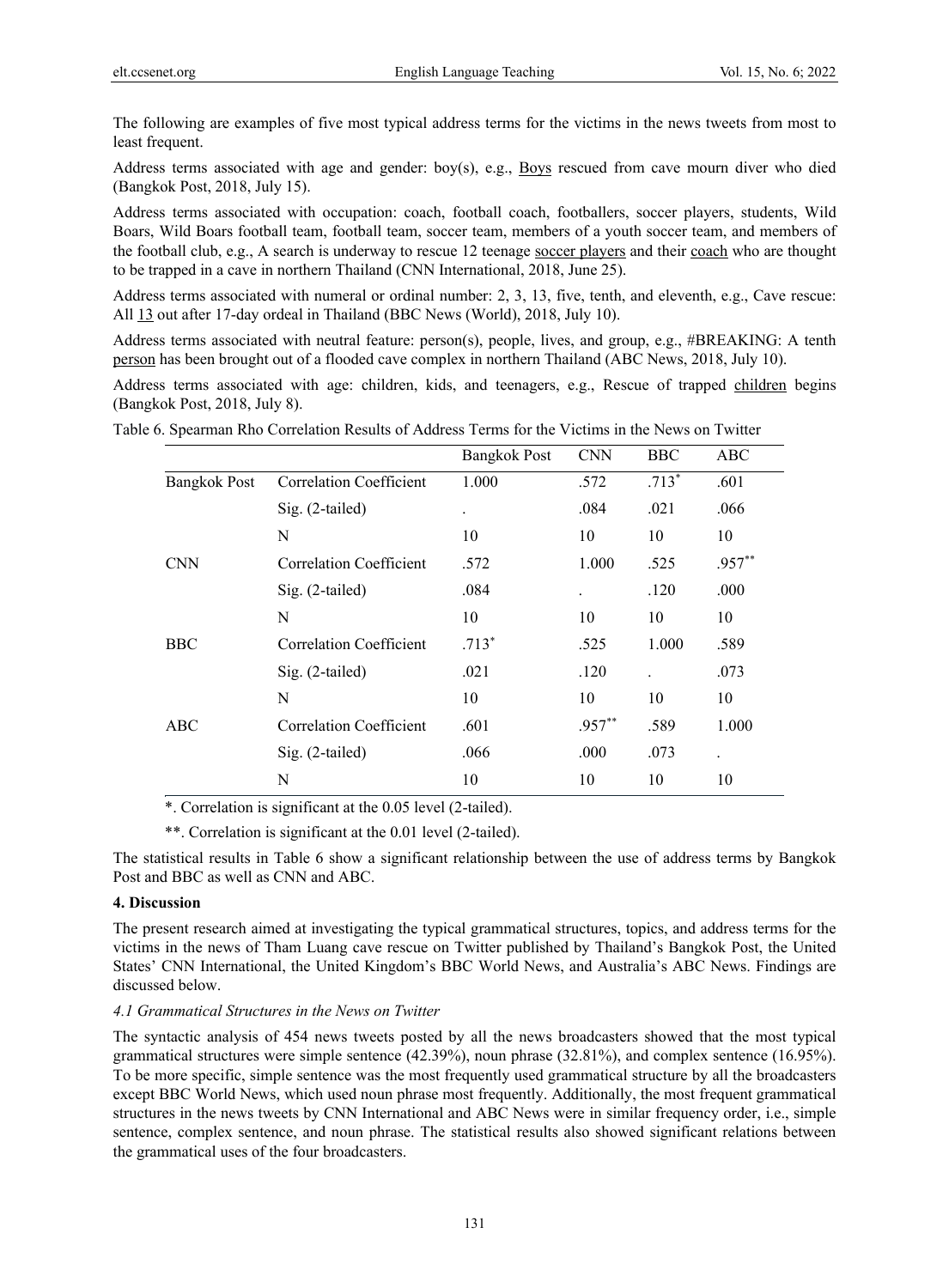Therefore, the results indicate that simple sentence, noun phrase, and complex sentence are the key grammatical structures that the broadcasters tend to use in reporting news on Twitter. The most frequent use of simple sentence by Bangkok Post, CNN International, and ABC News, and the most frequent use of noun phrase by BBC World News clearly emphasize the importance of concise writing on Twitter. As Twitter allows users to post messages with a 280-chracter limit ("Twitter," n.d.), the news tweets that the journalists created need to be clear and concise.

These results agree with prior research on the analysis of English language use on Twitter. In CNN Breaking news on Twitter, the news tweets were written in an informal register and largely in complex sentence and simple sentence to specifically inform audience of particular facts (Kaewkamjan et al., 2020). Similarly, the average tweets posted by general users were rather short, i.e., 1.54 sentences, 13.79 words, and 65.21 characters in length per tweet (Denby, n.d.). As Twitter allows users to provide hyperlinks to other websites (Denby, n.d.), the news tweets in the present research may play a role in attracting the audience's attention and subsequently direct them to the broadcasters' official websites to read the full-text articles.

#### *4.2 Topics in the News on Twitter*

The content analysis of the news tweets of Tham Luang cave rescue showed that Bangkok Post and BBC World News had similar frequency order of topics from most to least as follows: settings, victims, rescuers, and supports. CNN International and ABC News, on the other hand, had similar frequency order of topics from most to least as follows: victims, settings, rescuers, and supports.

In other words, Bangkok Post and BBC World News mainly focused on the place where the rescue operation was carried out, such as Tham Luang cave, Mae Sai district, Chiang Rai province, and Thailand. In contrast, CNN International and ABC News primarily focused on the twelve members of the Wild Boars football team and their assistant coach who were trapped in the flooded cave complex. It is clear that different broadcasters may choose different sub-topics to report in the same incident to a varying degree.

As the most frequently-reported topics in this study were victims and settings, the results agree with previous research. In the study of Tham Luang cave rescue news in three national English-language newspapers in Thailand, the findings showed that the most common frame was Search and Rescue (Chanthapan, Davis, Numdokmai, & Sutabutra, 2018). Through the use of this frame, the reporters described the laborious search and rescue operation carried out by national rescue teams in collaboration with international rescue workers and experts to locate and save the victims being trapped in the cave.

The results were also in line with the study of Twitter users' attitudes toward Tham Luang cave rescue news showing that the most frequently-mentioned topics on BBC and CNN's Twitter accounts were "the boys," "rescue," and "cave" (Laosrirattanachai & Panyametheekul, 2019). This suggests that Twitter users are concerned about the victims, discussing the process of searching and rescuing the victims, as well as talking about the place where the incident occurred. As people in general are interested to know the location of the incident during disasters (Saroj & Pal, 2020), it is reasonable for the four broadcasters in the present research to report the location information of the cave rescue incident on Twitter.

Nonetheless, the statistical results of Spearman Rho Correlation show a significant correlation between Bangkok Post and BBC only, while the three broadcasters from English-speaking countries are significantly correlated. It is possible that news reported on a Bangkok Post newspaper tends to use or follow British English patterns, and so is its news on Twitter.

## *4.3 Address Terms for the Victims in the News on Twitter*

The analysis of address terms for the victims in the news on Twitter revealed similar frequency order of address terms used by Bangkok Post and BBC World News, i.e., address terms associated with age and gender combination (e.g., boys) and those associated with occupation (e.g., footballers, football coach, and students). On the other hand, this frequency order was in reverse in the news tweets posted by CNN International and ABC News.

As address terms can indicate social identities of the person being addressed (Johnstone, 2008), the victims in the news are often perceived and reported to belong to particular social groups, i.e., those associated with age and gender and those associated with occupation. From the results, it is clear that these address terms are neutral as the victims are males, aged eleven to sixteen, and they are members of the football team, except for the 25-year-old assistant coach. Therefore, address terms such as "boys," "footballers" or "football coach" are appropriately used to portray the victims in the news.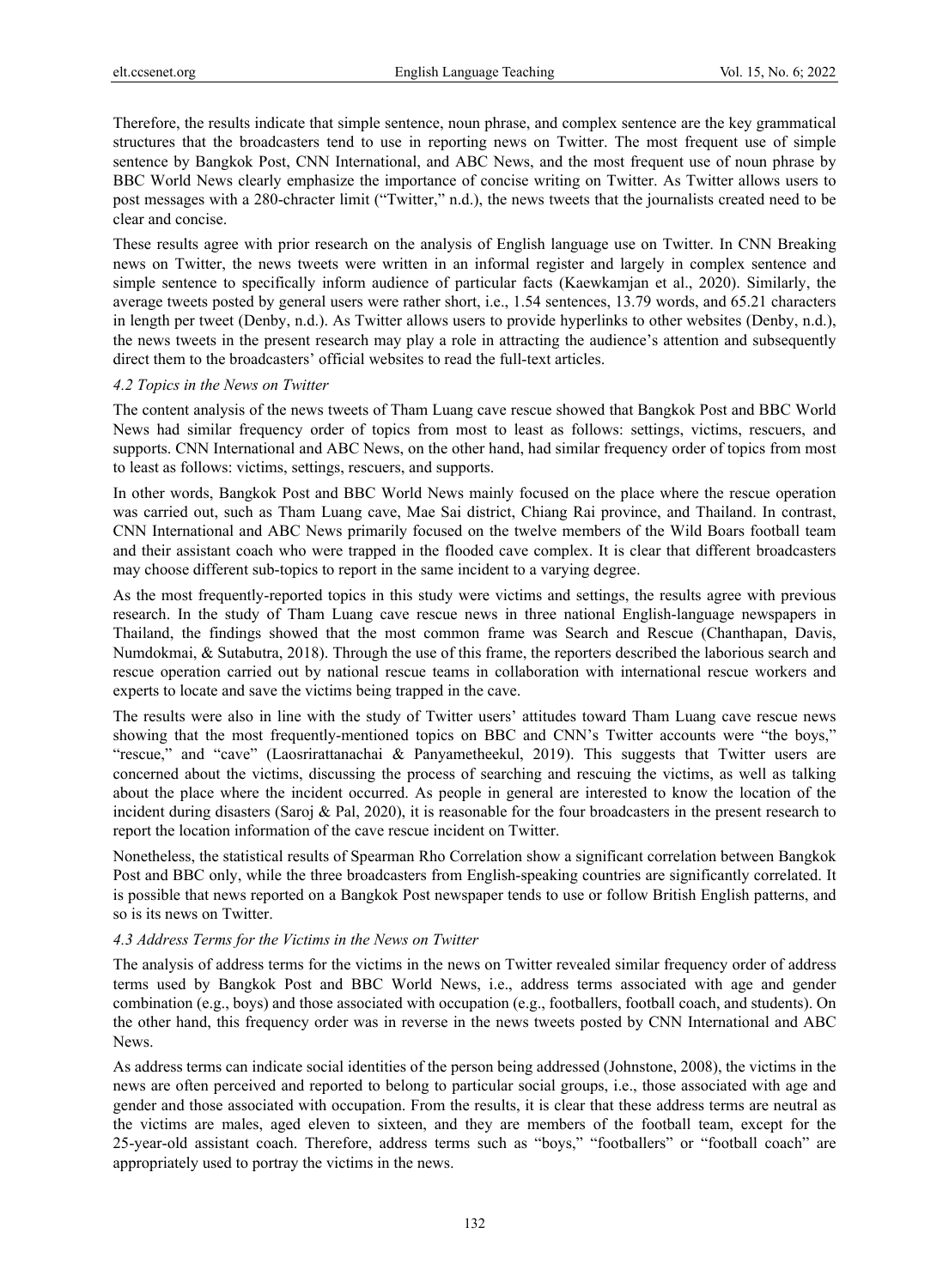Like the results on topics, the use of address terms in Bangkok Post Twitter is significantly related to that of BBC, whereas the use of address terms by CNN is related to that of ABC. This indicates a significant relationship between Bangkok Post and BBC, along with CNN and ABC, in terms of preferred grammatical patterns and types of contents.

#### *4.4 Conclusion and Recommendations for Further Research*

This comparative study of news tweets of Tham Luang cave rescue, posted by Thai, American, British, and Australian broadcasters, reveals certain similarities and differences in grammatical structures, topics, and address terms for the victims in the news. In other words, simple sentence is the most typical grammatical structure in the news tweets posted by all the broadcasters except BBC World News, which uses noun phrase most frequently. While Bangkok Post and BBC World News focus mainly on the settings where the rescue operation was carried out, CNN International and ABC News, on the other hand, focus primarily on the victims trapped in the cave. Lastly, the most frequent address terms used by Bangkok Post and BBC World News are address terms associated with age and gender combination, whereas those used by CNN International and ABC News are address terms associated with occupation.

As this research obtained data from 454 news tweets of Tham Luang incident posted by the broadcasters between June 25, 2018 and July 15, 2018, the sample size may be too small to be representative of all news tweets posted by the four broadcasters in particular. Further research may investigate whether certain grammatical structure is specific to news tweets in general or specific to a certain news category. It may also delve into grammatical structures, topics, and address terms for the victims in other social media channels and/or in other traditional media, thereby revealing the extent to which they are similar or different from the findings in this research. Last but not least, it may consider applying corpus linguistics as a method of data analysis.

#### **References**

- Aarts, B., & Haegeman, L. (2006). English word classes and phrases. In B. Aarts & A. McMahon (Eds.), *The Handbook of English Linguistics* (pp. 117-145). Malden, Massachusetts: Blackwell Publishing.
- Armstrong, C. L., & Gao, F. (2010). Gender, Twitter, and news content. *Journalism Studies, 4*(4), 218-235.
- Cambridge Dictionary. (n.d.). Topic. In *Cambridge Dictionary*. Retrieved from https://dictionary.cambridge.org/dictionary/english/topic?q=topic+
- Chanthapan, W. W., Davis, R. S., Numdokmai, P., & Sutabutra, P. (2018). Inside the cave: A framing analysis of the Tham Luang cave disaster media coverage. *Western University Research Journal of Humanities and Social Science, 4*(3), 120-131.
- Denby, L. (n.d.). *The language of Twitter: Linguistic innovation and character limitation in short messaging* (undergraduate dissertation). University of Leeds, Leeds, the United Kingdom.
- Gonzales, J. P. (n.d.). Conventions of the English language in the Twitterverse. In *Prized Writing*. Retrieved from https://prizedwriting.ucdavis.edu/2011-%E2%80%93-2012
- Hollett, J. (n.d.). How journalists can best engage with their audience. In *Twitter*. Retrieved from https://media.twitter.com/en\_us/articles/best-practice/2018/how-journalists-can-best-engage-with-their-audi ence.html
- Johnstone, B. (2008). *Discourse analysis* (2nd ed.). Oxford: Blackwell.
- Kaewkamjan, K., Buddharat, C., Sukkrong, J., Promchitta, V., Phanon, W., & Polkamjad, W. (2020). English language style of CNN breaking news on Twitter application "CNN Breaking News." *Narkbhut Paritat Journal, 12*(2), 19-33.
- Laosrirattanachai, P., & Panyametheekul, S. (2019). A corpus-based study of attitudes towards the incident of the Thai cave boys. *Journal of Human Sciences, 20*(3), 97-124.
- Leading countries based on number of Twitter users as of October 2020. (n.d.). In *Statista*. Retrieved from https://www.statista.com/statistics/242606/number-of-active-twitter-users-in-selected-countries/
- Nordquist, R. (2019). Terms of address. In *ThoughtCo*. Retrieved from https://www.thoughtco.com/term-of-address-1692533
- Oshima, A., & Hogue, A. (2014). *Longman academic writing series 4: Paragraphs to essays* (5th ed.). New York City, NY: Pearson Education.